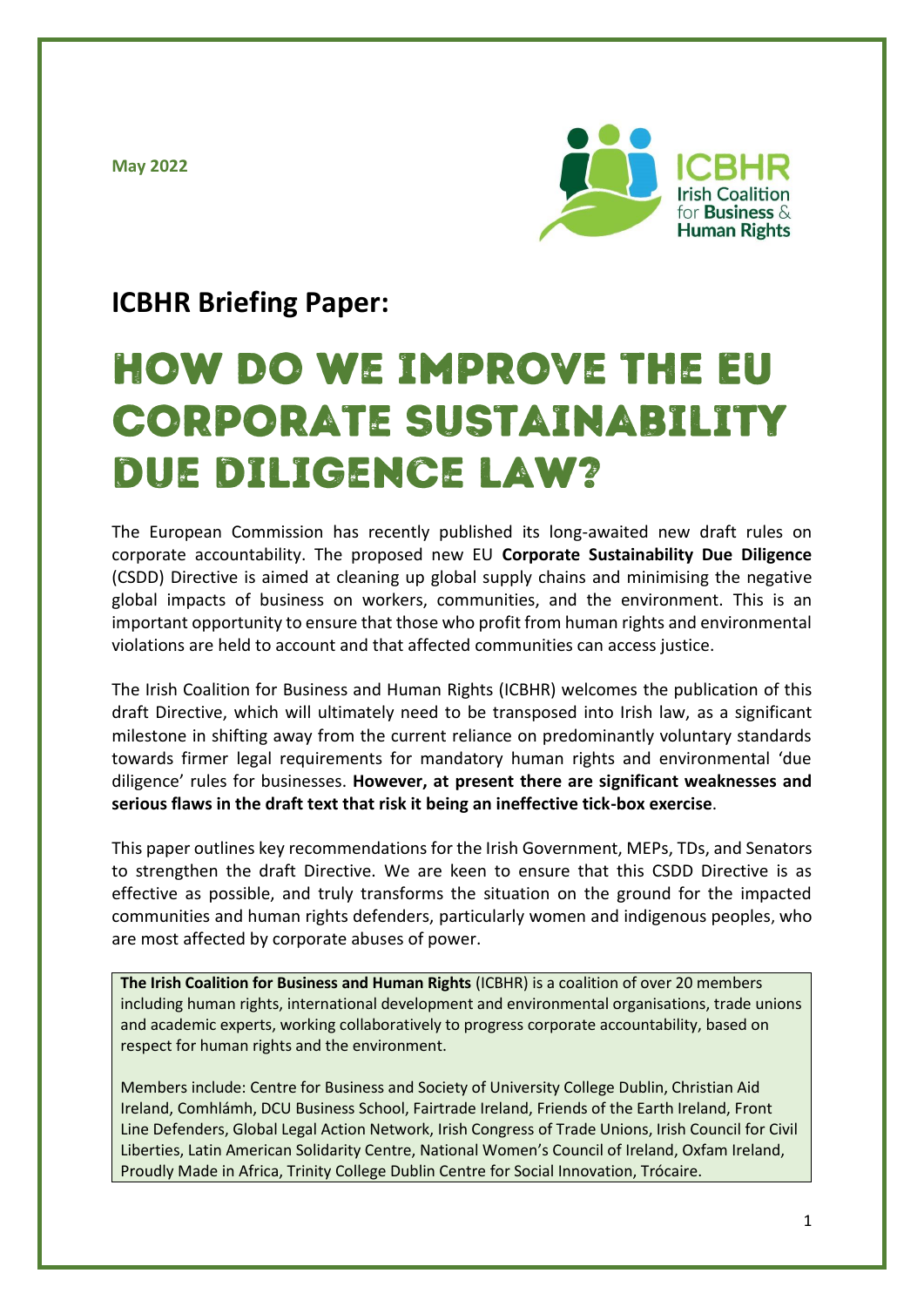## **Summary :**

| <b>Key areas to Maintain:</b>                                                                                                                                                                                                                          | <b>Key areas to Improve:</b>                                                                                                                                                                                                                                                                                                                                        |
|--------------------------------------------------------------------------------------------------------------------------------------------------------------------------------------------------------------------------------------------------------|---------------------------------------------------------------------------------------------------------------------------------------------------------------------------------------------------------------------------------------------------------------------------------------------------------------------------------------------------------------------|
| From voluntary to mandatory: the<br>proposed Directive marks a major shift<br>away from purely voluntary approaches<br>which seek to 'encourage' responsible<br>corporate behaviour to binding human<br>rights and environmental obligations           | Applies to very few businesses: 99% of businesses<br>would be excluded from these new EU rules,<br>including the vast majority of Irish companies                                                                                                                                                                                                                   |
| Responsibility for activities overseas: the<br>Directive will enshrine a responsibility for<br>companies to do due diligence and check<br>for harms not just in their own activities,<br>but also along their value chains. This is a<br>crucial step. | Dangerous loopholes: However, companies may be<br>able to avoid being held accountable by including<br>'get out' clauses in contracts with suppliers,<br>effectively shifting the burden down the supply<br>chain and evading responsibility. Also, only<br>'established business relationships' will be covered,<br>leaving out short-term and informal suppliers. |
| Civil liability: victims of human rights<br>violations will be able to take cases against<br>companies in European courts and seek<br>compensation where harm occurs.                                                                                  | Access to justice: the significant barriers to<br>communities being practically able to take complex<br>and expensive cases against EU companies remain<br>unaddressed, and the remedies foreseen are<br>limited.                                                                                                                                                   |
| People and planet: the Directive covers<br>both human rights and the environment,<br>recognising the link between the two, and<br>introduces mandatory climate transition<br>plans for some companies.                                                 | <b>Climate ambition:</b> the Directive's climate provisions<br>are weak, with vague standards and limited<br>enforcement. Greenhouse gas emissions are not<br>included in the list of environmental harms to be<br>assessed by companies.                                                                                                                           |
|                                                                                                                                                                                                                                                        | Putting people first: The Directive is weak on<br>meaningful engagement with impacted<br>communities, trade unions and protection of human<br>rights defenders.                                                                                                                                                                                                     |
|                                                                                                                                                                                                                                                        | Furthermore, the draft law doesn't address specific<br>challenges faced by marginalised groups,<br>particularly women and indigenous people. Victims<br>and rights-holders need stronger recognition in the<br>text.                                                                                                                                                |
|                                                                                                                                                                                                                                                        | <b>Conflict contexts:</b> The Directive doesn't outline<br>specific responsibilities for businesses operating in<br>or sourcing from conflict situations or occupied<br>territories, which require a higher duty of care.<br>Companies should be required to undertake<br>conflict-sensitive due diligence checks.                                                  |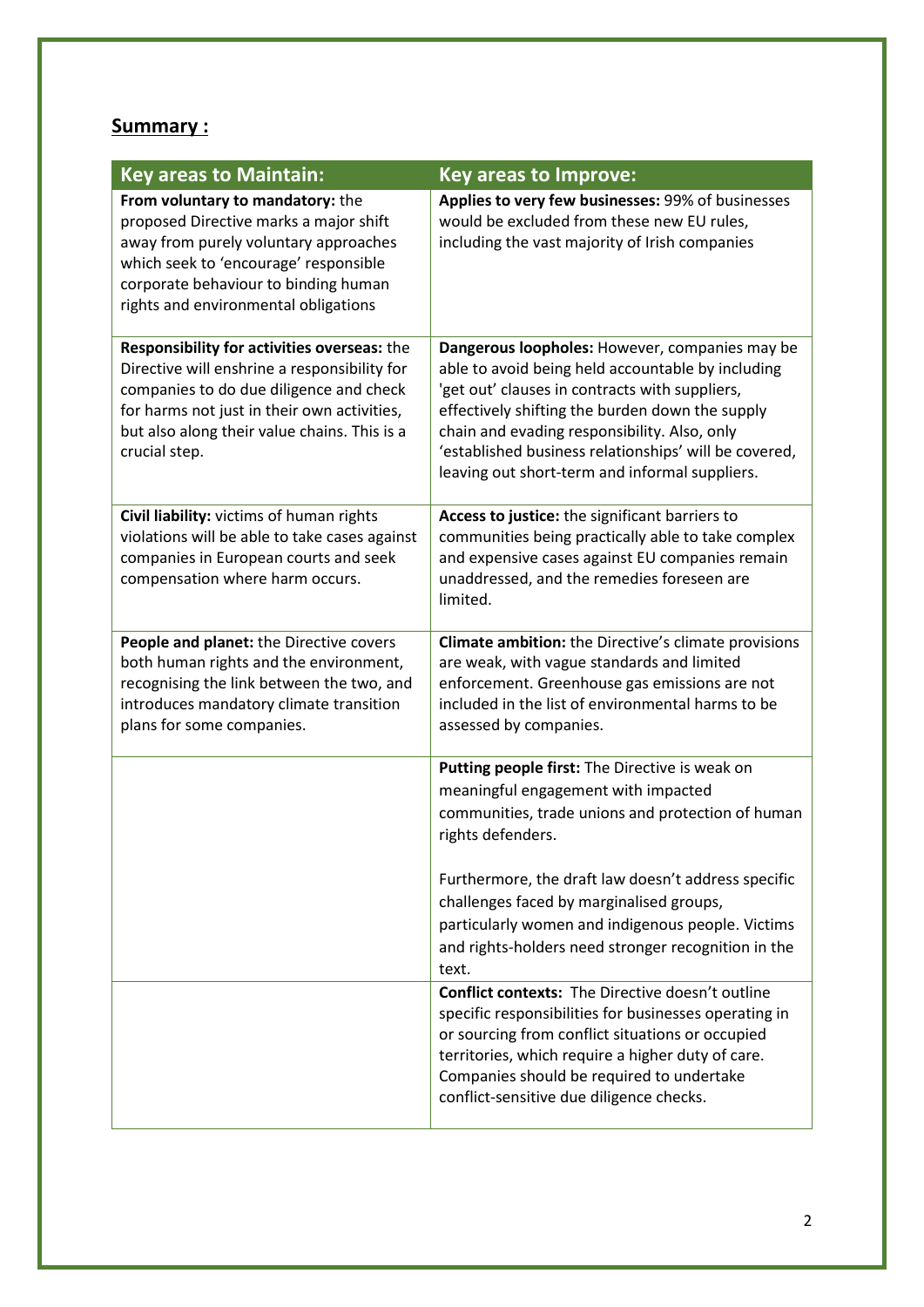## **Recommendations:**

We are urging the Irish Government, MEPs, TDs, and Senators to ensure Ireland uses its influence, particularly in the Council of the EU and the European Parliament, to strengthen the draft Directive.

Furthermore, the areas where the draft Directive is strong and robust should be protected and defended from any weakening or watering down during negotiations. In particular, civil liability should be protected. The possibility to hold companies liable for failing to prevent and for causing harm has been a key ask of civil society for many years, and could make a significant difference to the communities, workers and human rights defenders that we work with around the world. Furthermore, responsibility along the full depth of the value chain, recognition of climate impacts, and the inclusion of duties for directors should also be retained.

Yet there are still significant weaknesses in the text, which may undermine these positive aspects and render the Directive ineffective unless they are addressed.

*Key areas to strengthen:*

## **1. Widen the scope of companies included**

## **All companies should have to adopt proportional human rights and environmental due diligence measures and take responsibility for impacts**

The proposed law would apply only to companies with an annual turnover of over  $£150$ million and more than 500 employees. In high-risk industries (defined extremely narrowly as only three sectors: agriculture, garments and extractives), the scope is wider: companies with more than 250 employees and a net turnover of more than €40 million would be covered. All other businesses would be exempt.

Based on latest CSO data, we estimate **that fewer than 700 Irish companies** will have to check for human rights impacts along their value chains. The European Commission has stated that if passed in its current form, 99% of companies would be exempt. By limiting the scope to so few companies, the proposal will fail to meaningfully address many harmful business impacts, including child labour, deforestation, oil spills and land grabs.

Neither turnover nor staff size alone can properly measure a company's capacity to harm human rights or the environment. In the Irish context in particular, a blunt threshold of 250+ or 500+ employees would be ineffective. There are many businesses in the State with a significant scale of assets and activities, with balance sheets totalling billions of euro, and a comparatively low number of employees. For instance, the Dublin-based coal company CMC (Coal Marketing Company) has an annual turnover of over half a billion euro, yet only has 27 employees, so wouldn't be covered. CMC markets coal from the infamous [Cerrejón mine in](https://www.christianaid.ie/resources/undermining-human-rights-ireland-esb-and-cerrejon-coal)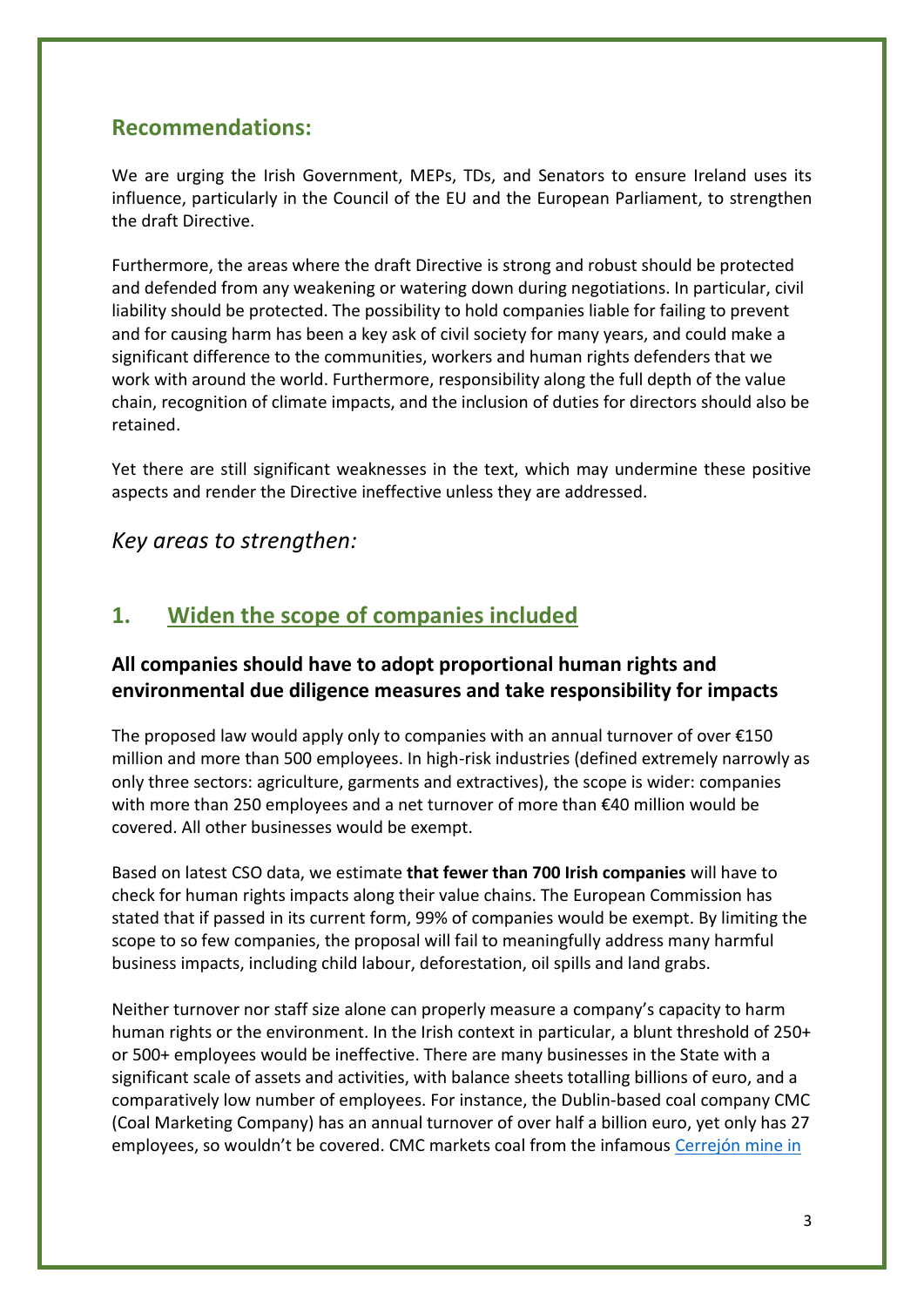[Colombia,](https://www.christianaid.ie/resources/undermining-human-rights-ireland-esb-and-cerrejon-coal) which has been linked to serious human rights violations and environmental damage over decades.

Furthermore, the financial sector is given much more limited obligations than other companies – with due diligence responsibilities confined to the activities of their clients, rather than the full value chain. The financial sector is also required only to undertake due diligence prior to engagement, rather than as an ongoing continual process.

It is essential that the Directive is revised in line with the UN Guiding Principles on Business and Human Rights and the OECD Guidelines for Multinational Enterprises, which apply to all companies, on a basis proportional to the size of the business and the risk of the activities. Requirements should be proportionate and commensurate to the likelihood and severity of actual or potential impacts as well as the specific context and circumstances, taking account of the sector, the size and length of the value chain, capacity and leverage over suppliers.

A previous [European Commission study](https://op.europa.eu/en/publication-detail/-/%20publication/8ba0a8fd-4c83-11ea-b8b7-01aa75ed71a1/language-%20en) found that the costs of carrying out proportional mandatory supply chain 'due diligence' checks is relatively low, even for SMEs. In this study, the additional recurrent company-level costs, as percentages of companies' revenues, amount to less than 0.14% for SMEs.

As it stands, the narrow scope of the draft Directive fails to recognise that companies of any size can harm human rights and the environment. It will be very difficult to clean up supply chains if so many businesses are exempt.

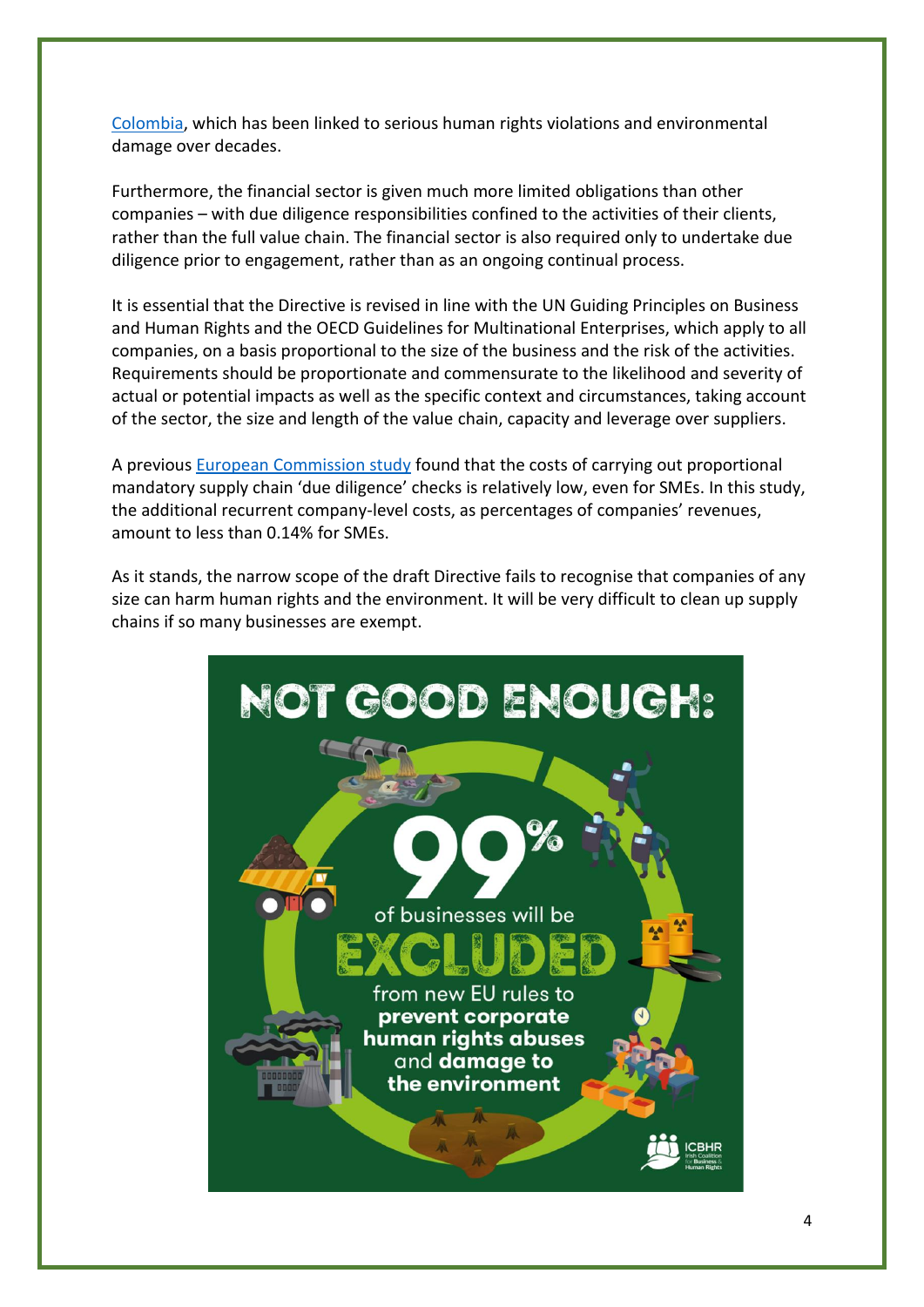# **2.Address loopholes which could make Due Diligence a tickbox exercise**

## **Due diligence obligations should extend along the whole chain with no loopholes**

The proposal requires companies to undertake due diligence throughout their global value chains. This is essential and very welcome within the draft Directive. However, there are two dangerous loopholes which need to be urgently addressed which undermine this principle in effect.

#### *Limiting to 'Established business relationships'*

Firstly, the Directive outlines that the requirement to conduct due diligence along the full value chain only applies with regard to so-called 'established business relationships.' Business relationships that are not expected to be lasting would fall outside the scope. This could leave out short, unstable or informal relationships, which are ones where severe impacts are actually more likely (such as labour rights abuses in poorly regulated informal work settings). It could also incentivise companies to switch suppliers more regularly.

To be effective, the Directive should be revised in line with UN and OECD standards for human rights due diligence (to cover the full value chain, upstream and downstream), adopt a risk-based approach, and prioritise impacts on the basis of their severity and likelihood, not the characteristics (duration or intensity) of their business relationships.

#### *Contractual assurances should not be used as a way to avoid responsibility*

Secondly, the draft Directive implies that companies could fulfil their due diligence obligations by simply adding certain clauses in their contracts with suppliers and offloading the verification process to third parties. This loophole risks making the law ineffective in preventing harm beyond the first tier of the supply chain – and impeding victims from holding companies liable.

What could this mean in practice? Experts fear that if an affected person (for instance, a garment worker exploited in a factory in South East Asia) tried to take a case against an Irish company (which for instance, had a controlling influence over the working conditions in the supplier's factory) through the courts in Ireland, the case potentially might fail if the Irish company had simply signed contractual agreements with its suppliers further down the supply chain.

This prominence given to 'contractual assurances' by business partners and third-party verification of compliance is highly problematic. Both are widely known to be insufficient for prevention and mitigation purposes and risk watering down obligations by limiting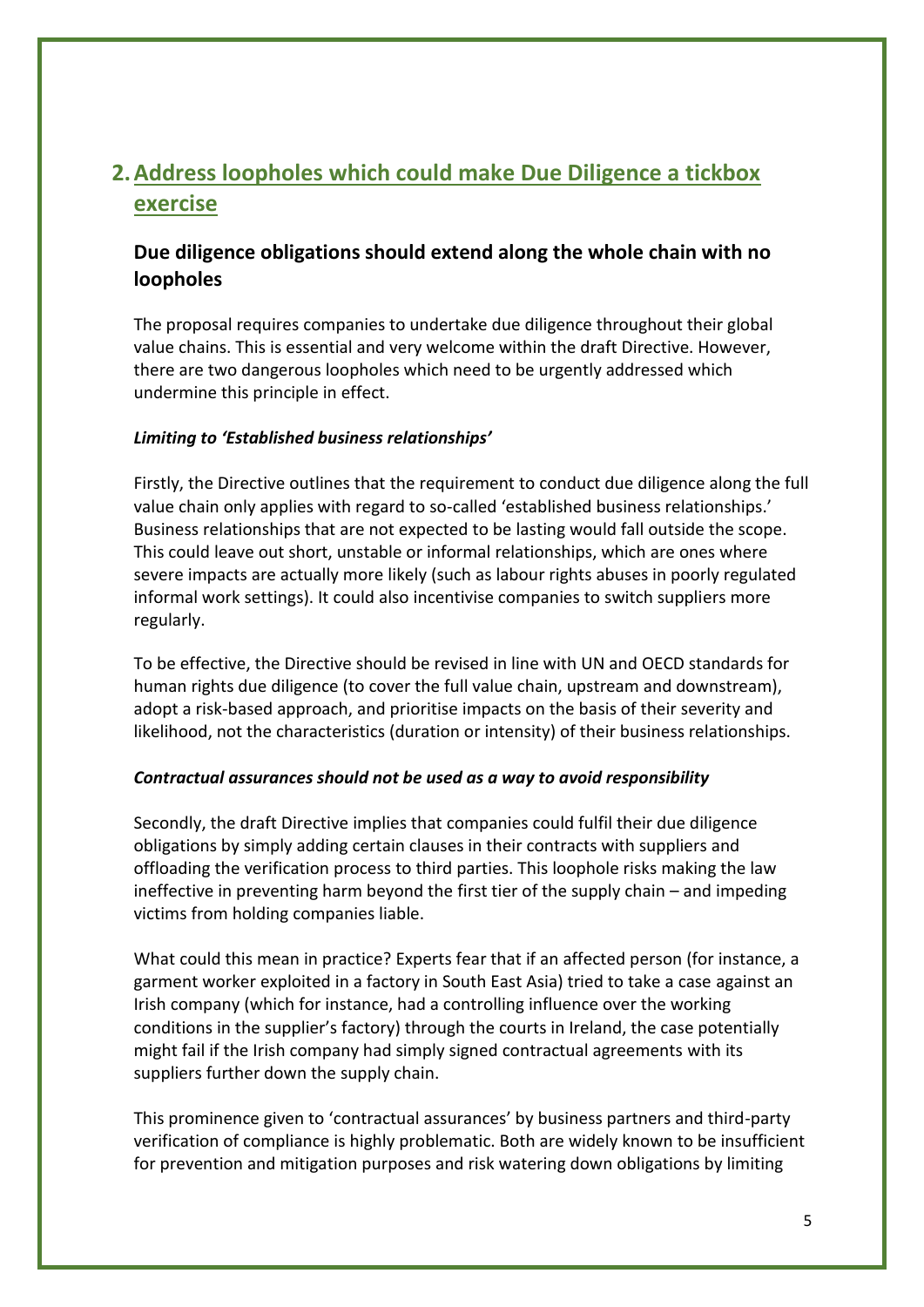them to a mere box-ticking exercise. Companies should not be allowed to shift their due diligence responsibilities on to their suppliers or to outsource their responsibilities to third parties using voluntary industry schemes. If companies can easily evade accountability through loopholes, the Directive will lack real teeth.

## **3. Ensure effective Civil Liability and meaningful access to justice**

## **Address the barriers that prevent victims of corporate abuse obtaining remedy**

The proposal includes civil liability, where victims will now be able to take cases against EU companies through EU courts. Civil liability is a crucial element to advance corporate accountability, ensure judicial remedy and incentivise compliance.

#### *Address barriers for victims to take cases*

However, the draft Directive fails to address the many and well documented practical barriers to taking transnational human rights cases, including cost as a barrier, lack of access to information and evidence, and lack of collective redress mechanisms where violations are widespread and diffuse. Without addressing these issues it falls on the under-resourced victims to collect the evidence which is often in the hands of a company and inaccessible, and also to finance a court case, which is often thousands of miles from the community where harm occurred. Given that many instances of corporate exploitation affect the most marginalised communities and individuals, including women, indigenous people and poorer communities, these barriers are prohibitive.

As such, the Directive needs to ensure a fair distribution of the burden of proof, ensure that the limitation periods for bringing liability claims is reasonable, that claimants have recourse to collective redress mechanisms, and that civil society organisations and trade unions are entitled to bring representative actions on behalf of victims, and that the risks they may face in doing so are mitigated. Member States also need to set up measures to provide support and legal aid to claimants.

#### *Include different forms of effective remedy*

The Directive also needs a much more thorough consideration of effective remedy, which takes account of responsibility and different contexts. Under the current proposal, companies are expected to remedy impacts by payment of damages. It fails to mention other important forms of remedy beyond financial compensation such as guarantees of non-repetition, restitution (such as returning land or a natural resource), rehabilitation (like restoring a river or the natural environment) or even apology.

#### *Include criminal liability*

The proposal should also include provisions on criminal liability for the most egregious abuses, such as large-scale environmental damage, or for repeated breaches. Without any criminal provisions at all, companies may foresee the paying of fines as an acceptable cost of a particularly lucrative business practice or model.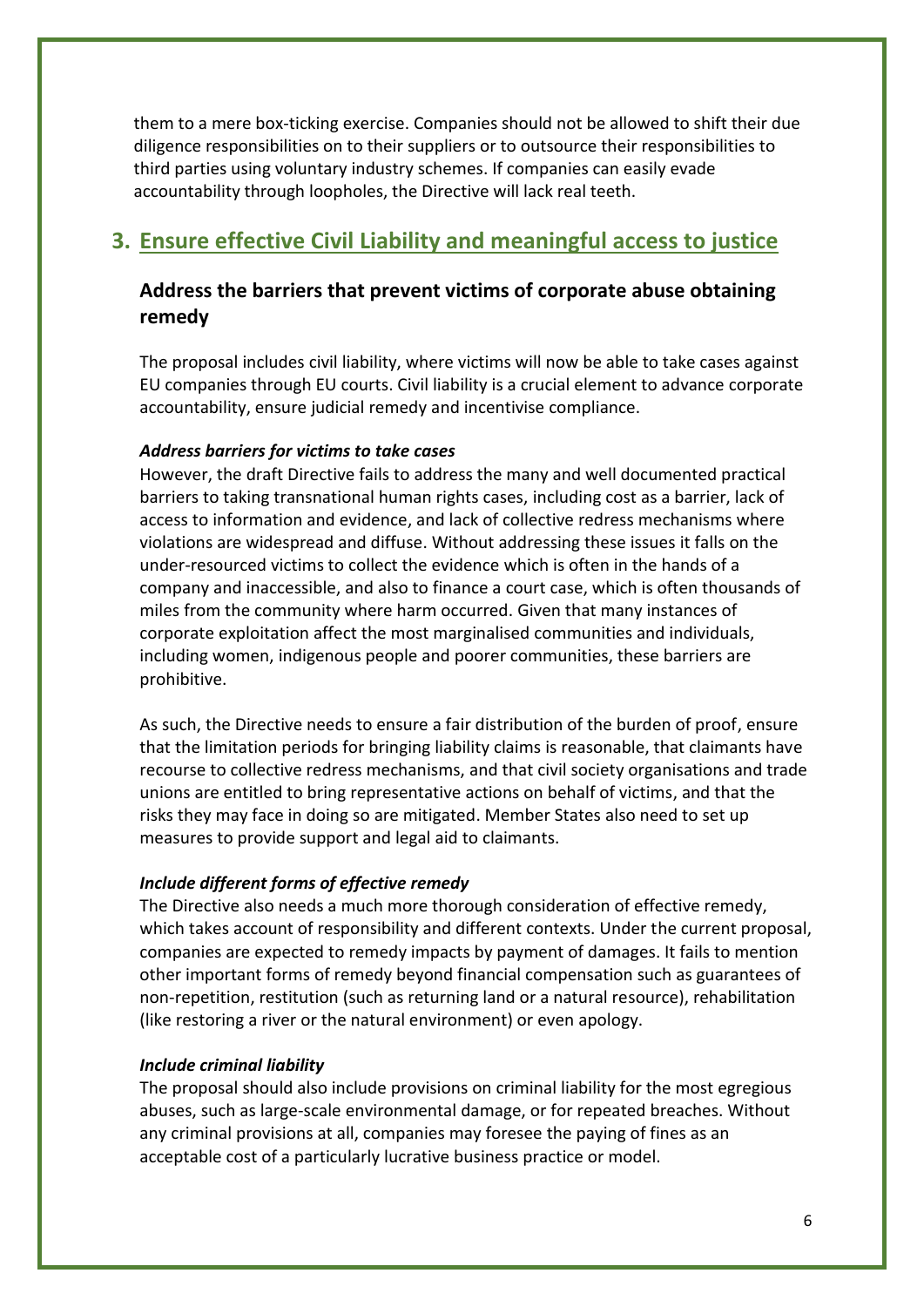# **4. Don't leave women behind**

#### **Due diligence obligation needs to be gender-responsive**

The draft EU Directive fails to acknowledge how women are disproportionately affected by abuses in global value chains. The proposal lacks specific reference to the impacts of corporate activities on women – this is a very significant shortcoming which needs to be addressed.

Women are over-represented in precarious work with poor working conditions and are vulnerable to exploitation and abuse, including sexual abuse. Women are also more vulnerable to corporate land grabs. Women also face legal barriers including not being equal before the law, lack of legal fees, failure to follow up on the reported crimes by authorities, and unsuitable remedies in a context whereby remedial mechanisms adopt gender-neutral processes that do not take account of the specific harms experienced by women.

Human rights and environmental due diligence should be gender responsive and should take into account the fact that human rights, environmental, and governance risks and impacts are not gender neutral. Gender responsive due diligence requires that attention be paid to the specifics of women's experiences, is informed by gender disaggregated data, and requires business to ensure meaningful participation of potentially affected women, women's organisations, women human rights defenders and gender experts in all stages of human rights due diligence. Gender-responsive remedies should also be adopted that could change discriminatory power structures and reduce violence against women.

## **5. Ensure meaningful engagement with communities**

## **Affected communities need to be informed and consulted, and human rights defenders need to be protected**

As laid out in the UN Guiding Principles on Business and Human Rights, human rights due diligence is fundamentally intended as a process to protect against human rights abuses by business enterprises. It is about assessing and addressing risks and harms to people, rather than risks to the business. Therefore, we need to put people first - the centrality of rights-holders is crucial for the effectiveness of human rights due diligence.

The draft Directive should be improved to ensure companies are engaging meaningfully with communities and other stakeholders such as human rights defenders and trade unions. At present, it does not make it a requirement for companies to engage with affected stakeholders such as communities, trade unions and human rights defenders, in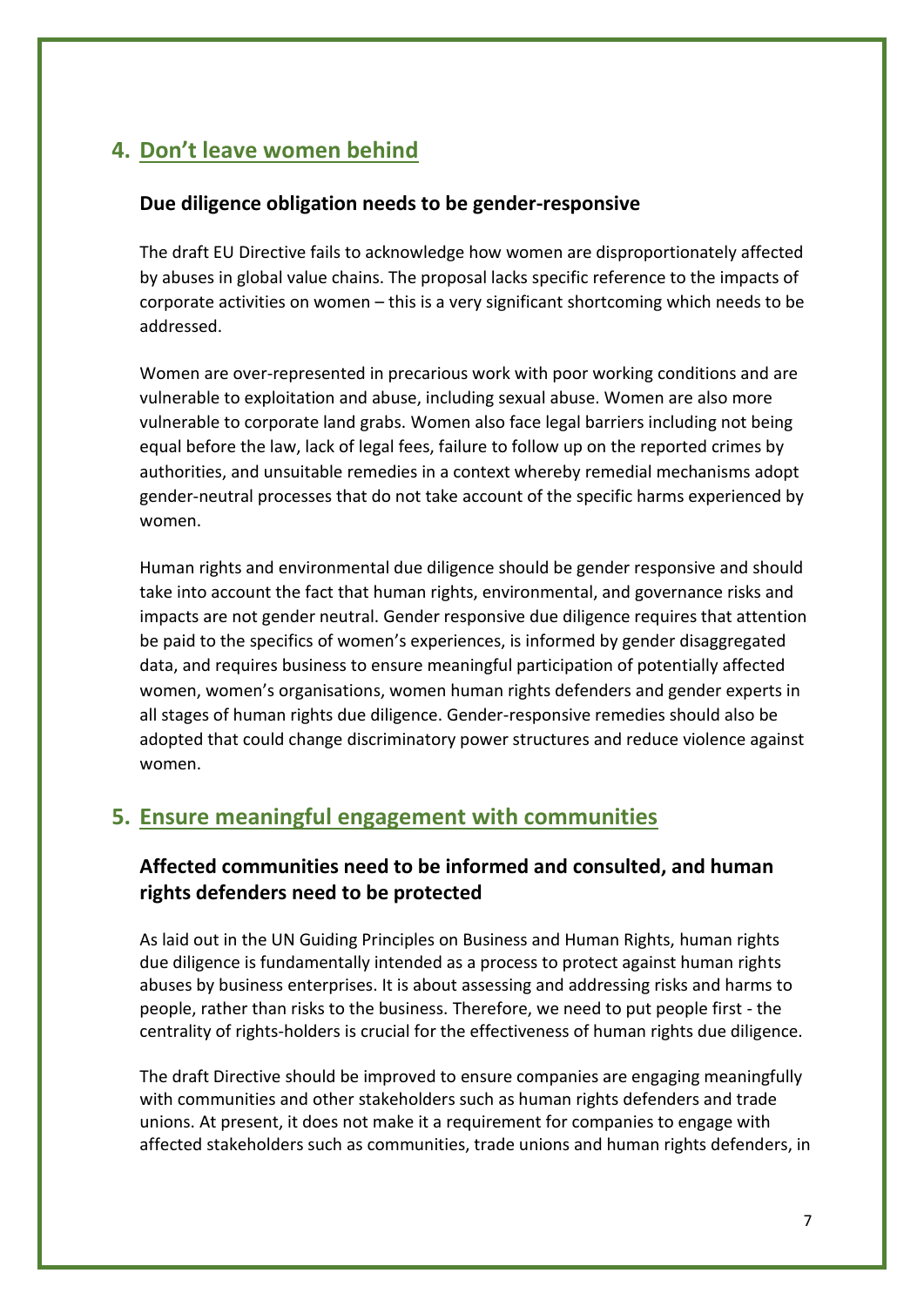the assessment of human rights and environmental risks, only saying that companies shall carry out consultations with potentially affected groups where relevant.

Furthermore, a corporate obligation to obtain the Free, Prior and Informed consent of Indigenous Peoples when business projects may affect their land, territory and resources, as recognised in the United Nations Declaration on the Rights of Indigenous Peoples (UNDRIP), is also missing from the text. Around the world, indigenous peoples are dispossessed or denied rights to their land and attacked, threatened, and killed for defending their territories, often from corporate activities.

# **6. Address reprisals against human rights defenders and whistleblowers**

**Ensure the protection of human rights defenders, whistle-blowers and others put at risk due to their engagement with the human rights due diligence process**

Human rights defenders, whistle-blowers and other actors face huge risk for speaking out about the negative impact of business enterprises through consultations, grievance mechanisms or other means. Yet for human rights due diligence to be effective, companies need to hear from these groups so that their assessment of the potential negative impacts of their activities, and their development of prevention plans, can be properly informed. However, they are unlikely to speak up if they face significant risks for doing so.

Currently the draft Directive proposes the expansion of the EU Directive on the protection of persons who report breaches of Union law (the Whistleblower Protection Directive) to also cover breaches in this new directive. However, the Whistleblower protection Directive only applies to a small group of persons– employees, contractors etc. and it would not apply to most human rights defenders. The CSDD directive should ensure protection covers all stakeholders who may be at risk for raising their voice.

Given the unique knowledge of local and specific human rights situations that human rights defenders hold, they should be named as key stakeholders to be consulted by companies when carrying out their due diligence obligation to identify and assess negative human rights and environmental impacts and to design and implement plans to mitigate and address such impacts. Given the recognised and well-documented risks that human rights defenders face in the context of business operations, the UN Declaration on Human Rights Defenders should be specifically referenced in the Annex to the Directive.

## **7. Strengthen Climate Change provisions**

## **Environmental impacts need to be sufficiently covered and climate measures need teeth**

*Insufficient list of environmental impacts*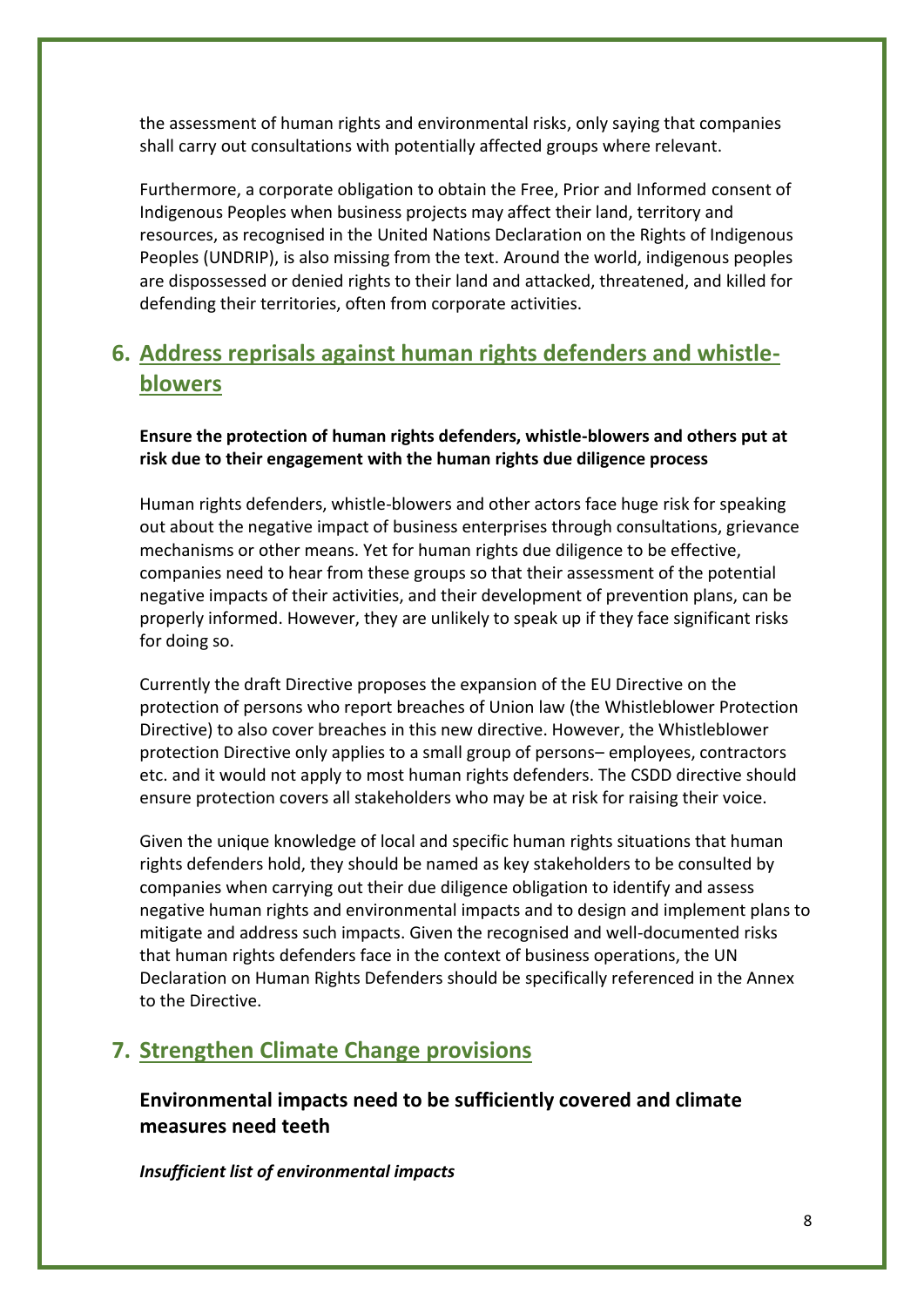The proposal includes a limited definition of environmental impacts for companies to address in their due diligence process. It is narrowed down to a noticeably insufficient list of environmental violations, and does not cover for example marine protection, air pollution or oil spills on water.

Furthermore, the proposal also fails to explicitly include greenhouse gas emissions within this list. Climate impacts should be included in the list, among the impacts that companies must identify, prevent and mitigate through their due diligence processes, in line with international agreements and national climate strategies and policies.

#### *Climate transition plan lacks teeth*

The draft rules would require large companies to adopt a climate transition plan in line with the 1.5 degree target of the Paris climate agreement. However, it does not outline any specific consequences for the breach of this duty, which risks making this climate duty ineffective. As such, the climate duty reads as a weak, formal requirement, limited in scope, rather than as a substantive obligation to reduce climate impacts.

The Directive should require companies to have concrete obligations to develop and implement an effective transition plan in line with the Paris Agreement, including short, medium, and long term reduction targets. These obligations should be enforceable by courts and public authorities.

#### *Just Transition*

It is important that principles of a 'Just Transition' are adhered to as companies undertake their due diligence. A Just Transition secures the future and livelihoods of workers and their communities in the transition to a zero-carbon economy. As the world shifts away from harmful fossil fuels, it is essential that private actors do not simply leave communities to pick up the pieces and as such, the Directive should encourage responsible disengagement.

## **8. Include responsibilities for situations of conflict and occupation**

## **Businesses active in or sourcing from conflict situations or occupied territories should be required to undertake conflict-sensitive due diligence checks**

We know from our work around the world, and decades of evidence, that operating in fragile or conflict-affected contexts carries heightened risks. The draft Directive fails to outline the specific requirements of businesses related to situations of conflict and occupation. This is despite the UN Working Group on Business and Human Rights having set out recommendations that businesses should conduct conflict analysis and plan to prevent and mitigate abuses so their activities do not exacerbate tensions, create new ones, or aggravate grievances.

Moreover, in situations where businesses cannot ensure compliance to enhanced due diligence, because either the conditions are connected to serious violations of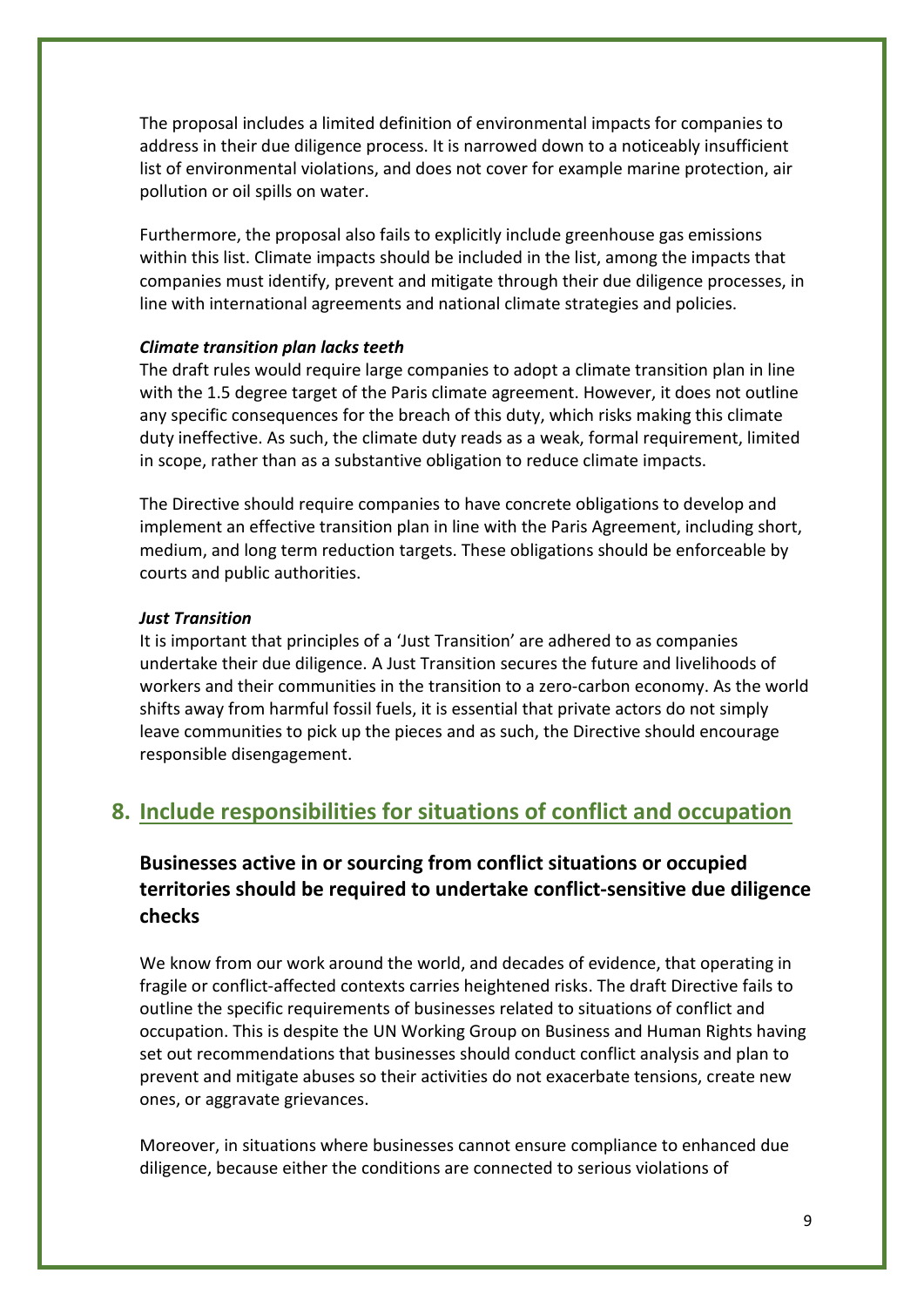international law (for example, business activities connected with illegal Israeli settlements in the occupied Palestinian territories) or flagrant breaches of democratic principles (Myanmar), they should not operate there, or responsibly disengage from suppliers.

As such, the Directive should outline that a heightened standard of care is expected where a business operates in, or sources within its global value chain, from situations of occupation or conflict. Businesses operating in conflict-affected areas should be expected to conduct appropriate due diligence, respect their international humanitarian law obligations, and refer to existing international standards and guidance including the Geneva Conventions and its additional protocols.

#### **What happens next?**

The Directive when passed will have to be transposed into national law across all EU Member States. Yet the draft proposal still has a long way to go before being finalised. The proposal will next be progressed through the EU's institutions, before entering trilogue negotiations with the European Commission, MEPs in the European Parliament, and EU Member States in the Council of the EU. This means there is an important opportunity to address its flaws and loopholes, but also potential for the rules to be weakened even further still.

It is essential that Irish elected representatives and decision-makers show leadership to deliver a strong, robust, gender-responsive law that addresses and ultimately enhances the human rights of affected communities. More than a decade after the landmark *UN Guiding Principles on Business and Human Rights* were agreed, this is a crucial chance to put those voluntary principles on a firmer, legal footing.

#### Recommended actions:

- The Minister for Enterprise, Trade and Employment, in consultation with other relevant government departments, should lead on outlining publicly a clear policy position of the Irish Government on the CSDD, including discussion on key areas such as scope and civil liability, as has been set out by other EU Member States.
- The Irish Government should support robust mandatory human rights due diligence legislation in line with existing UN & OECD standards, and the principles set out in this paper and in the ICBHR's *[Make it Your Business](https://icbhr.org/assets/reports/Make_it_your_Business_ICBHR_FINAL.pdf)* report.
- At discussions and in key decisions at the Council of the EU, Irish decision-makers should seek to raise the ambition of the EU Directive and address the recommendations outlined above.
- Irish MEPs should also work to defend and strengthen the Directive, particularly in relevant committees of the European Parliament and in plenary votes.

#### **How can Ireland prepare the Groundwork?**

In order for Ireland to make the above contribution at EU level, we urgently need a detailed and thorough national debate that can inform Government policy. It is essential that Ireland